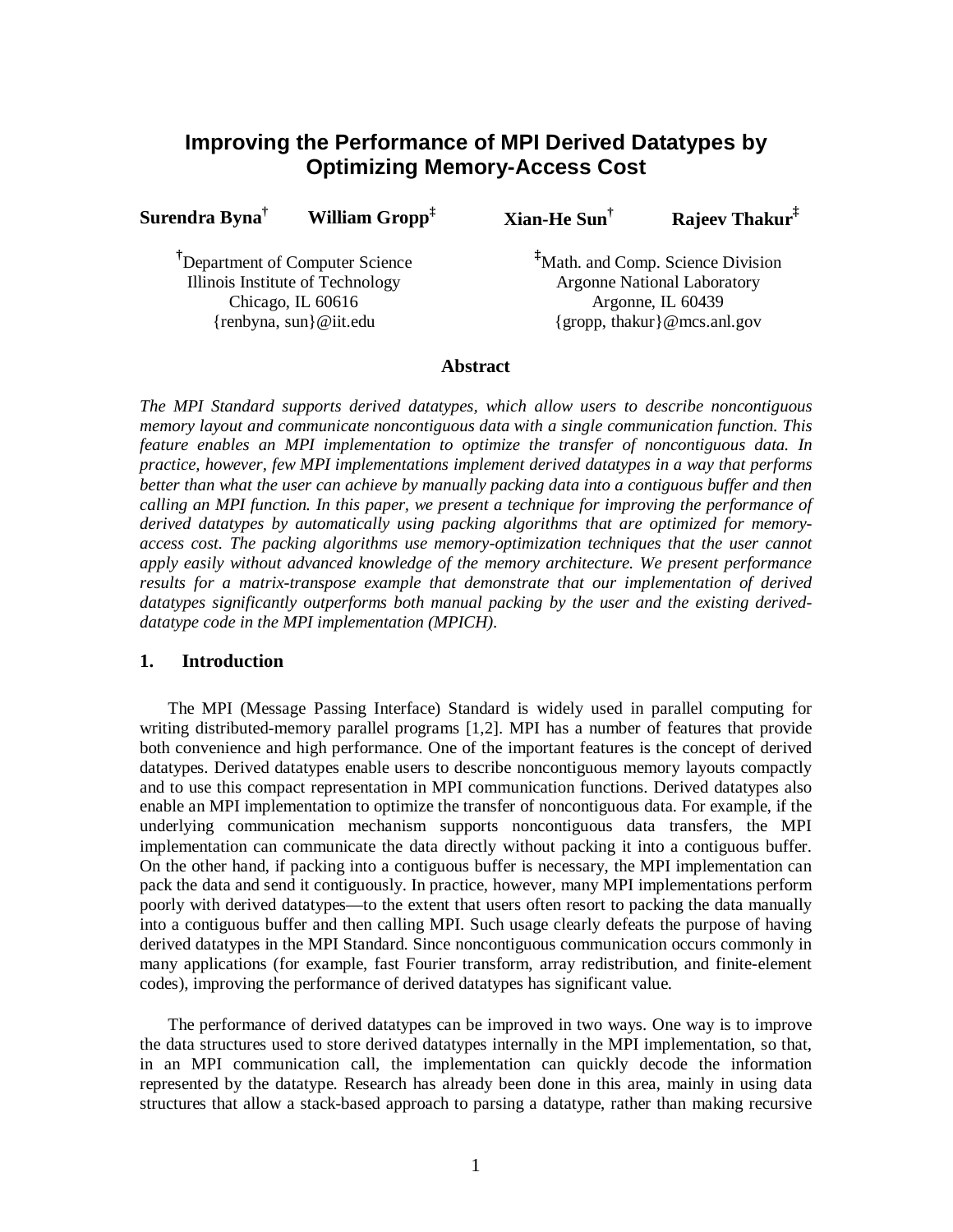function calls, which are expensive [3,4]. Another area for improvement is to use optimized algorithms for packing noncontiguous data into a contiguous buffer in a way that the user could not do easily without advanced knowledge of the memory architecture. This latter area is the focus of this paper. To our knowledge, no other MPI implementations use memory-optimization techniques for packing noncontiguous data in their derived-datatype code (for example, see the results with IBM's MPI in Figure 8).

Interprocess communication can be considered as a combination of *memory communication* and *network communication* as defined in [5]. Memory communication (or memory copying) is the transfer of data from the user's buffer to the local network buffer (or shared-memory buffer) and vice versa. Network communication is the movement of data between source and destination network buffers. Much research has been devoted to improving the performance of networks with the assumption that network communication is the main contribution to communication cost. But with the rapid improvements in network technology, the proportion of these overheads has changed, and memory communication has become a significant factor in the overall communication. Therefore, limiting the cost of memory accesses can significantly improve the overall communication time, as we demonstrate in this paper. The key to improving the memoryaccess performance is to exploit advanced memory hierarchies in modern computer architectures. Doing so directly is difficult for users because they are often unaware of architectural details, and these details vary from machine to machine. We do the memory optimizations automatically at the library level in our memory-conscious implementation of derived datatypes.

The rest of this paper is organized as follows. Section 2 describes related work in this area. Section 3 presents a motivating example that illustrates the performance improvements possible with memory optimization. In Section 4, we quantify memory-communication costs by using the Memory-LogP model. Section 5 describes how we use memory-optimized algorithms to improve the performance of derived datatypes. Performance results are presented in Section 6, followed by conclusions and a discussion of future work in Section 7.

All the experiments reported in this paper, except for the results in Figure 8 with IBM's MPI, were performed on an SGI Origin2000 at the National Center for Supercomputing Applications. This machine has a cc-NUMA architecture and runs IRIX 6.5.14 as the operating system. Each node of the machine has two MIPS R10000 processors [6] running at 195 MHz. Each processor has a 32 KB two-way set-associative and two-way interleaved primary (L1) cache and a 4 MB off-chip secondary cache. The MIPS R10000 processor has two on-chip 32-bit registers to count 30 distinct hardware events. In our experiments, we measured the events related to total cycles (event 0), graduated instructions (event 17), memory data loads graduated (event 18), memory data stores graduated (event 19), L1 cache misses (event 25), and L2 cache misses (event 26). The MPI implementation we used is MPICH-1.2.5 with the shared-memory device.

### **2. Related Work**

Prior research related to this paper falls into two main categories: improving the performance of MPI derived datatypes and improving the memory performance of algorithms.

Träff et al. describe a technique, called flattening on the fly, for improving the performance of derived datatypes [3]. This method aims to minimize the use of expensive recursive function calls to parse a derived datatype in the MPI implementation by using a stack-based approach. Gropp et al. [4] provide a taxonomy of MPI derived datatypes based on their memory-access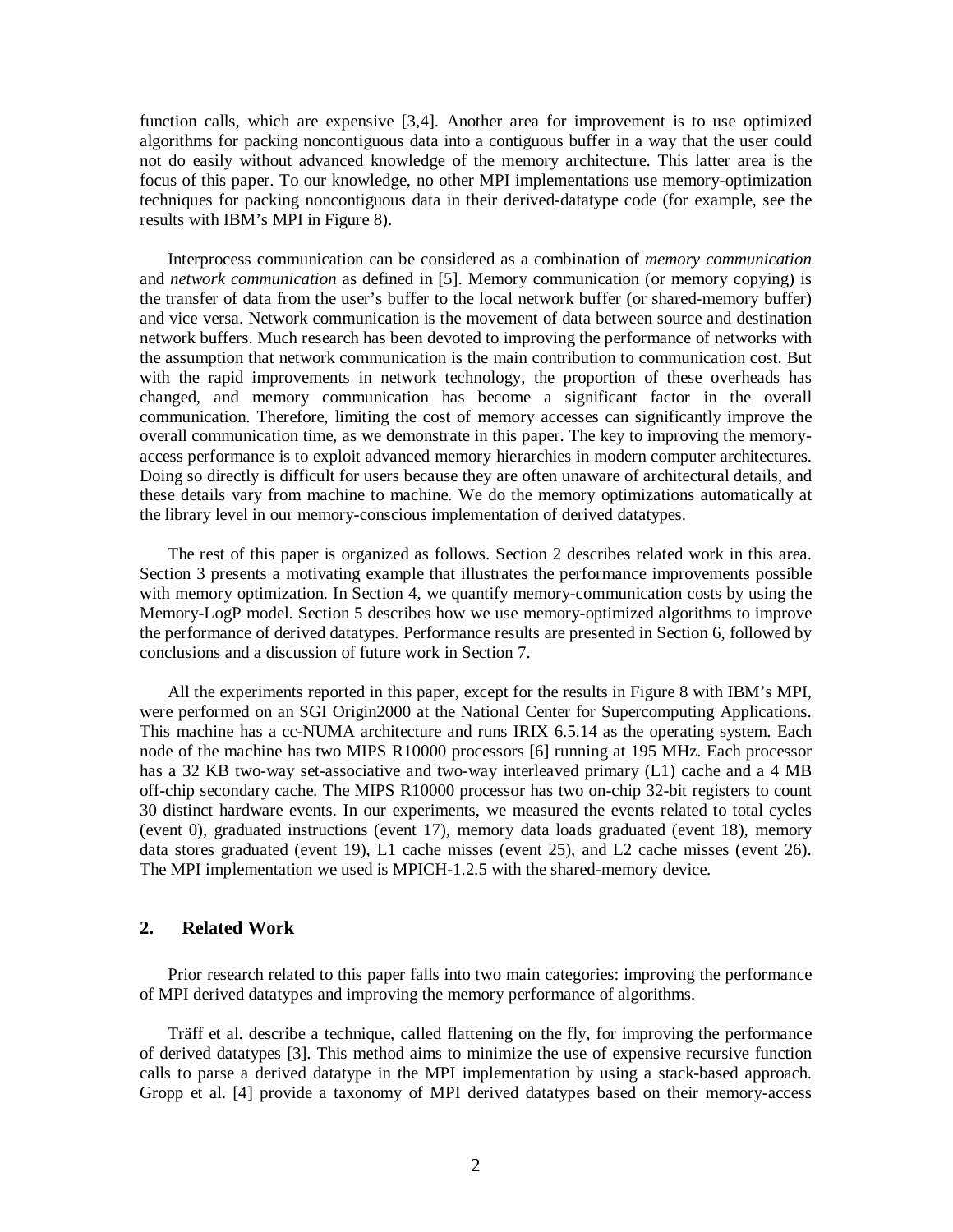patterns and describe how to implement those patterns efficiently, also using a stack-based approach. Neither of these efforts uses advanced memory-optimization techniques for packing derived datatypes as we do.

Much research has been performed by the compiler and algorithms community on improving memory-hierarchy performance by using techniques such as loop transformation, array padding, and cache blocking [7,8,9], and we use some of these optimizations in our optimized packing algorithms. Many compilers use some of these optimizations to improve code performance. However, longer compile times and dynamic behavior of data accesses limit the performance improvement that a compiler can obtain. Many software libraries have been developed, particularly for numerical software, that use advanced memory-optimization techniques, for example, the portable LAPACK library [10] and the ESSL and PESSL libraries on IBM machines [11]. ATLAS (Automatically Tuned Linear Algebra Software) is an approach for automatically generating optimized numerical software on machines with deep memory hierarchies [12].

#### **3. Motivating Example**

We use a matrix-transpose example to demonstrate the benefits of memory optimization and to demonstrate that a compiler by itself cannot perform all these optimizations; in other words, the code must be optimized in the first place. We compare the performance of two programs that perform matrix transpose (MT): an MPI program with derived datatypes in which the MPI implementation does its usual unoptimized packing of transferred data (leaving all optimizations to the compiler) and another MPI program in which we manually pack data in a memoryoptimized fashion before communication, without using derived datatypes. For both programs, we isolate and measure the memory-communication cost by running the programs as a singleprocess application, and we measure the performance with different compiler optimizations.

The SGI MIPSpro compiler [13] offers a gamut of general-purpose and architecture-specific optimizations to improve performance, including loop-nest optimization, software pipelining, and interprocedural analysis. The O2 optimization flag turns on all global optimizations, such as dead-code elimination, loop normalization, and memory-alias analysis. The Ofast flag turns on all optimizations related to loop nesting, such as loop unrolling, loop interchange, loop blocking, and memory prefetch.

The manual-packing program uses external array padding and cache blocking. In array padding, an array is extended in size to reduce the number of memory-system conflicts by adding a new column to the original array. Cache blocking aims to reuse as much as possible the data elements already loaded into the cache before they are replaced by new elements. We chose a blocking size such that the whole block fits into the cache. We chose five sizes of matrices: 512\*512, 1024\*1024, 2048\*2048, 4096\*4096, and 8192\*8192, where each element of the array is an 8-byte word. We measured performance for the following scenarios:

- Simple MPI implementation of MT using derived datatypes
	- a. compilation of MT using –O2 optimizations (default)
	- i. –O2 compilation of MPICH derived datatype source code [sO2/mpiO2]
	- b. compilation of MT using –Ofast optimizations
		- i. –O2 compilation of MPICH derived datatype source code [sO2/mpiOfast]
		- ii. –Ofast compilation of MPICH derived datatype source code [sOfast/mpiOfast]
- MT with manually optimized pack and unpack (default  $-O2$  MPICH compilation) a. compilation of MT using –O2 optimizations (default) [mO2]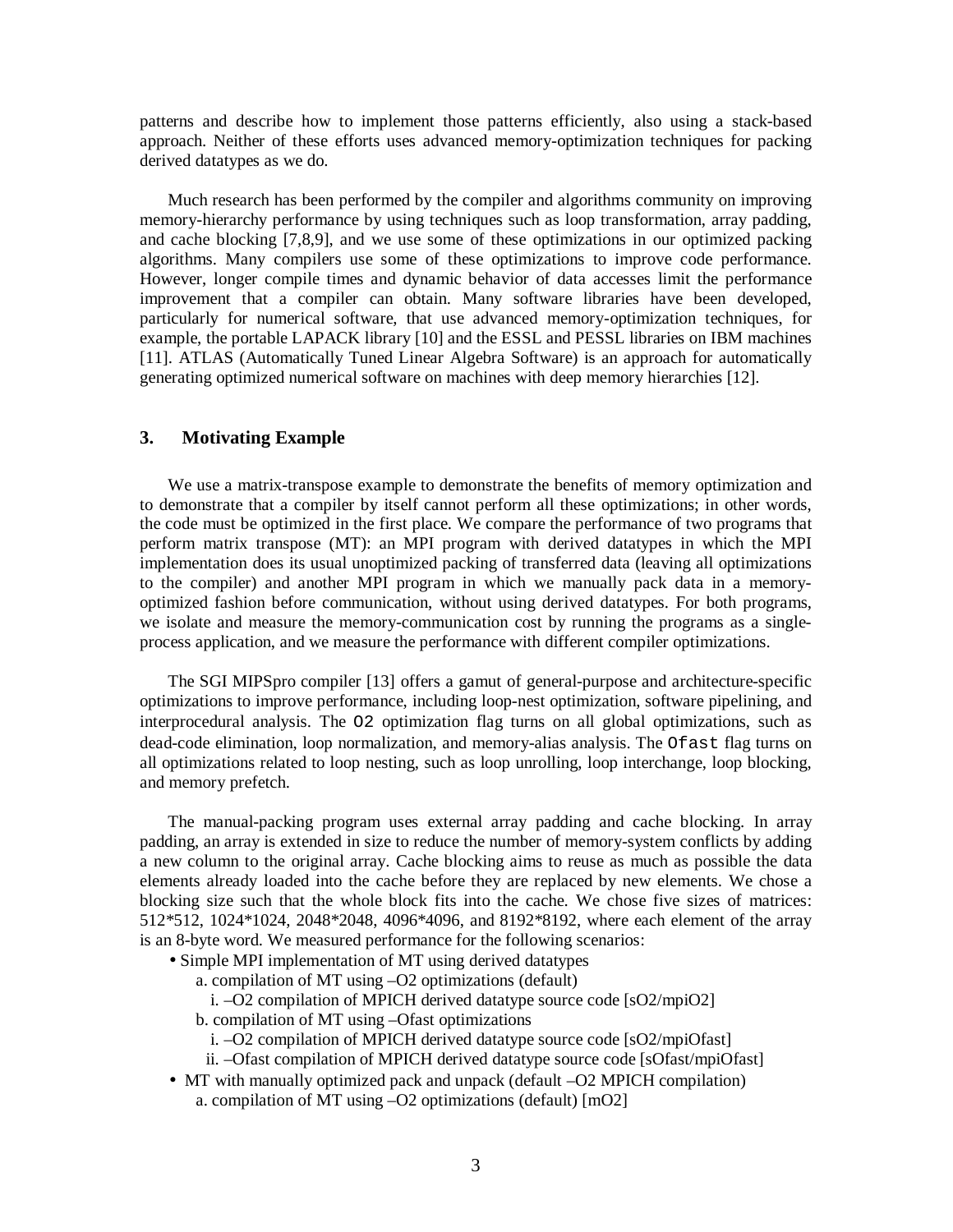- b. compilation of MT using –O2 optimizations + cache blocking [mO2cb]
- c. compilation of MT using –Ofast optimizations [mOfast]
- d. compilation of MT using –Ofast optimizations + cache blocking [mOfastcb]

Figure 1 shows the overall cost in cycles per memory reference (the lower the better) for both programs with various combinations of options of the SGI MIPSpro compiler. Predictably, the manual implementation of the packing algorithm outperforms the compiler-generated code for derived datatypes in MPICH. Code compiled with the default optimizations (-O2) performs the worst for all data sizes; code compiled with –Ofast performs better in most cases. Memoryoptimized programming with cache blocking and array padding provides a speedup ranging from 380% to 550% for various data sizes versus the MPICH derived-datatypes version.



Figure 1. Performance gain with memory-conscious programming. The transpose operation with the use of manual array padding and cache blocking provides a speedup of 380% to 550% versus the original MPICH derived-datatypes version.

## **4. Quantifying Memory-Communication Cost**

Parallel communication models such as LogP [14] focus on network communication, with limited consideration of memory communication. Recently, the LogP model was extended to incorporate memory-communication cost [5]. The Memory-LogP model formally characterizes the memory-communication cost under four parameters: *l*: the effective latency, defined as the length of time the processor is engaged in transmission or reception of a message due to the influence of data size  $(s)$  and distribution  $(d)$ ,  $l=f(s,d)$ ; *o*: the overhead, defined as the length of time the processor is engaged in transmission or reception of an ideally distributed (contiguous) message (during this time, the processor cannot perform other operations); *g*: the gap, defined as the minimum time interval between consecutive message receptions at the processor (the reciprocal of *g* corresponds to the available per processor); and *P*: the number of processor/memory modules (point-to-point communication in the memory hierarchy implies *P*=1). Detailed information about the Memory-LogP model can be found in [5].

The memory-communication cost for sending a data segment depends on architectural parameters, such as cache capacity, and code characteristics, such as data distribution, as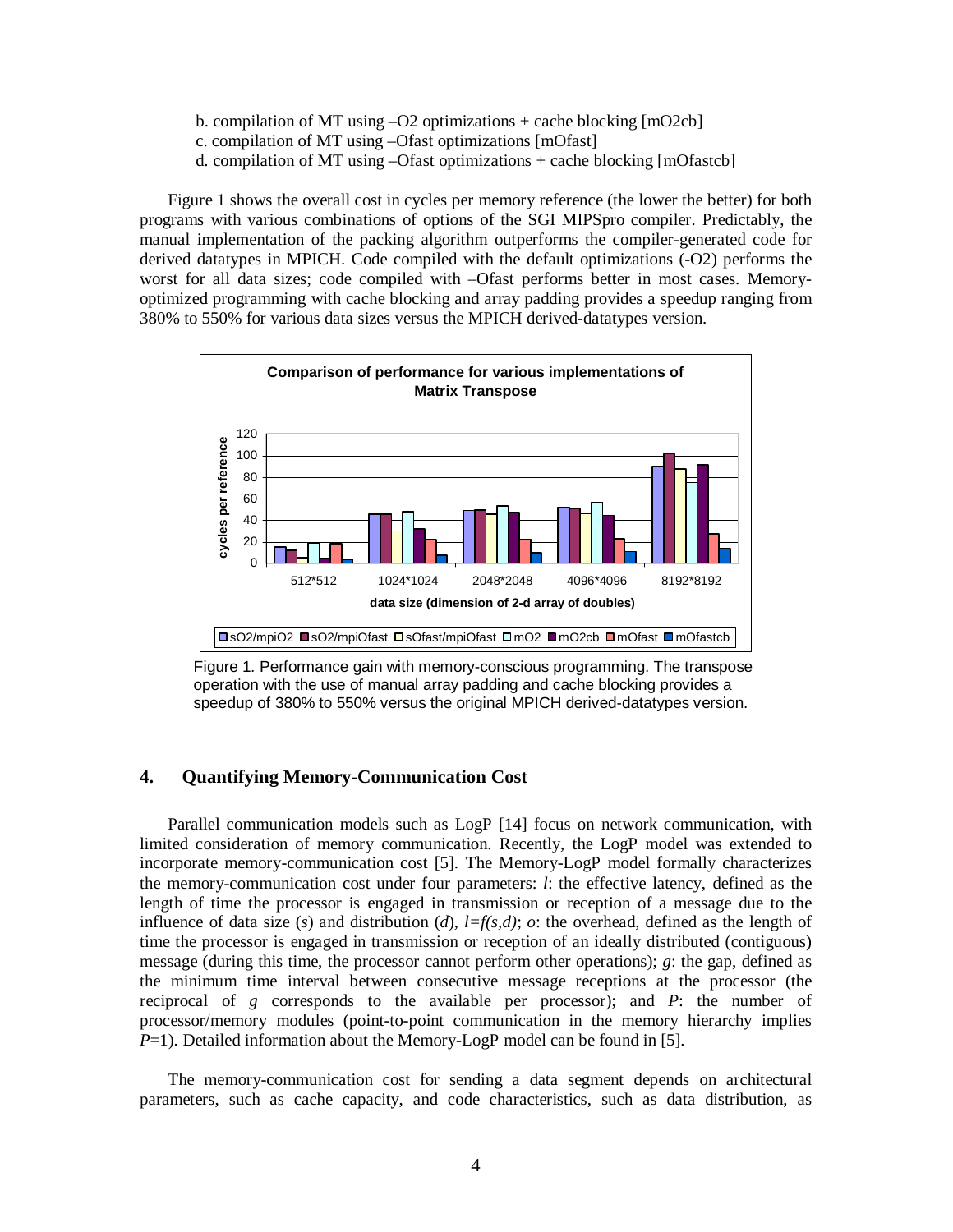explained in the Memory-LogP model. In general, the overall communication cost includes datacollection overhead, the cost of data copying to the network buffer, the cost of data forwarding to the receiver (network-communication cost), and other costs added by the middleware implementation. When data distribution in memory is noncontiguous, the data is typically collected into a contiguous buffer before being copied to the network buffer. This process adds extra buffering overhead to the overall communication cost and is implementation dependent.

We can quantify the memory-communication overhead as follows. According to Memory-LogP (for  $P=1$ ), we divide the overall communication cost into three parts: basic contiguous datacopying cost (o), memory-communication cost (l), and the network-communication cost (L). The memory-communication cost is further classified as data-packing overhead  $(l_p)$  and middlewareinduced overhead  $(l_m)$ . The middleware-induced overhead includes all other costs, such as extra buffer-copying cost, handshaking overhead between source and destination processes (if there is any), and load-imbalance costs.

## *Communication*  $\omega$  *overhead* =  $o + l_p + l_m + L$

We measured each of these costs as follows. The basic data-copying cost (o) is the cost of copying a contiguous data between two buffers. The network-communication cost (L) is calculated by subtracting (o) from the cost of communicating a contiguous message between two processes. The cost of reading data noncontiguously from a buffer and writing it into a contiguous buffer includes data-packing cost  $(l_p)$  and the basic overhead (o). Subtracting (o) from this cost gives the data-packing cost  $(l_p)$ . The middleware-induced cost  $(l_m)$  is calculated by subtracting the sum of other costs  $(o + l<sub>n</sub> + L)$  from the overall communication cost. The results for a matrixtranspose algorithm with derived datatypes are shown in Figure 2. It shows that the basic-copying cost (o) and network-communication cost (L) are relatively constant per data reference. In contrast, data-packing and middleware-induced costs grow significantly with data size. In this paper, we aim to reduce the data-packing cost of the overall memory-communication cost.



Figure 2. Memory-communication cost for a matrix-transpose algorithm is classified into basic contiguous overhead, data-packing cost, and middleware-induced cost. The network-communication cost is also shown.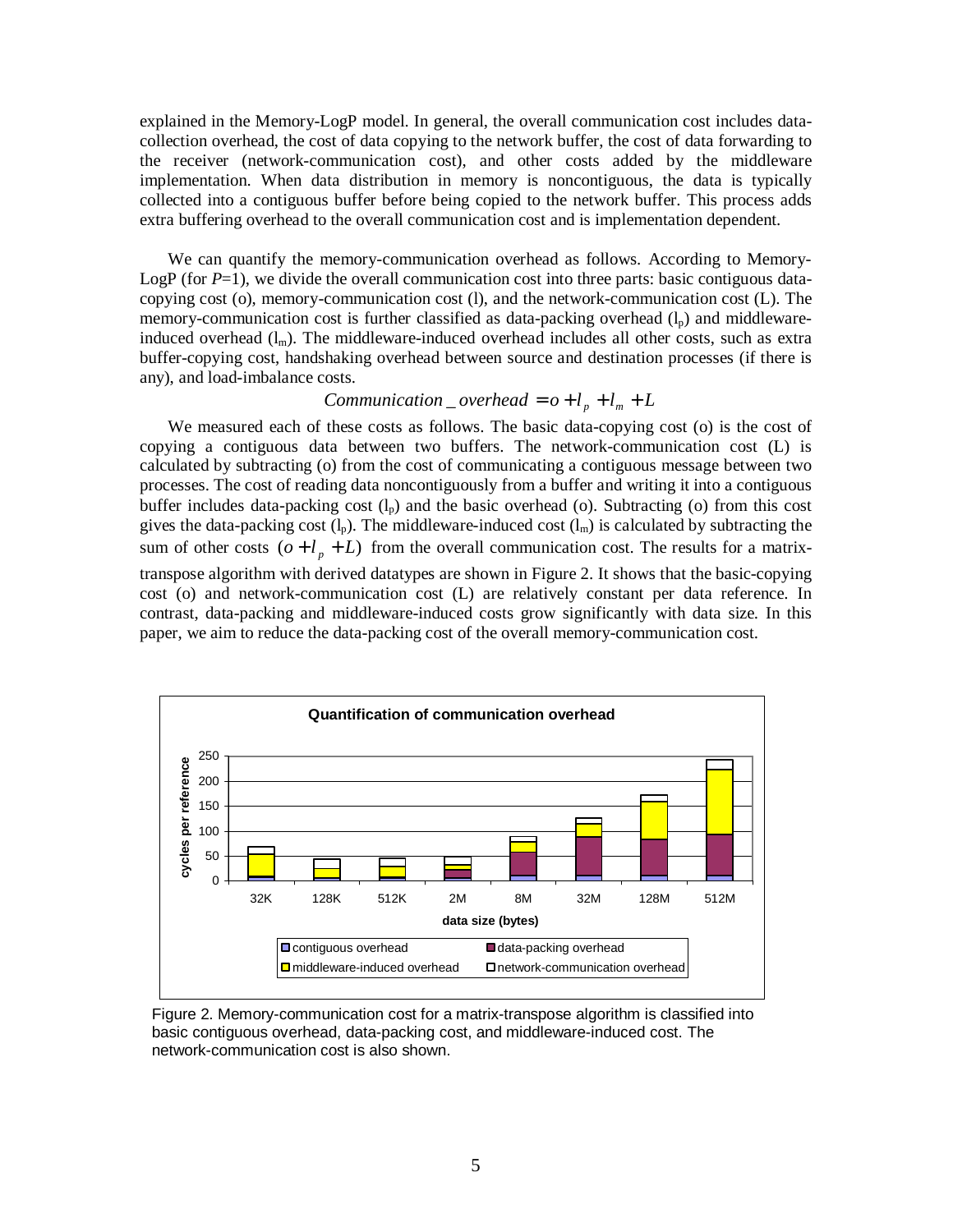

Figure 3. Overview of memory-conscious optimization for communication at a sender

## **5. Optimizing MPI Derived Datatypes**

In this section we describe how we automatically use memory-optimized packing algorithms to implement MPI derived datatypes.

### **5.1. Overview of Optimization Technique**

Figure 3 illustrates the procedure for optimizing sends with derived datatypes. The profiling interface in MPI [1] provides a convenient way for us to insert our code in an implementationindependent fashion as follows. Every function in MPI is available under two names, MPI\_ and PMPI. User programs use the MPI version of the function, for example, MPI Send. We intercept the user's call to MPI\_Send by implementing our own MPI\_Send function in which we do the datatype packing (if necessary) and then call PMPI\_Send to do the data communication. As a result, application programs don't need to be recompiled; they need only to be relinked with our version of the MPI functions appearing before the MPI library in the link command line. We currently interpret derived datatypes by accessing the internal data structures used by MPICH. However, we plan to adopt an implementation-independent way by using the datatype-decoder functions from MPI-2, namely, MPI Type get envelope and MPI\_Type\_get\_contents. In our implementation of MPI\_Send, we first determine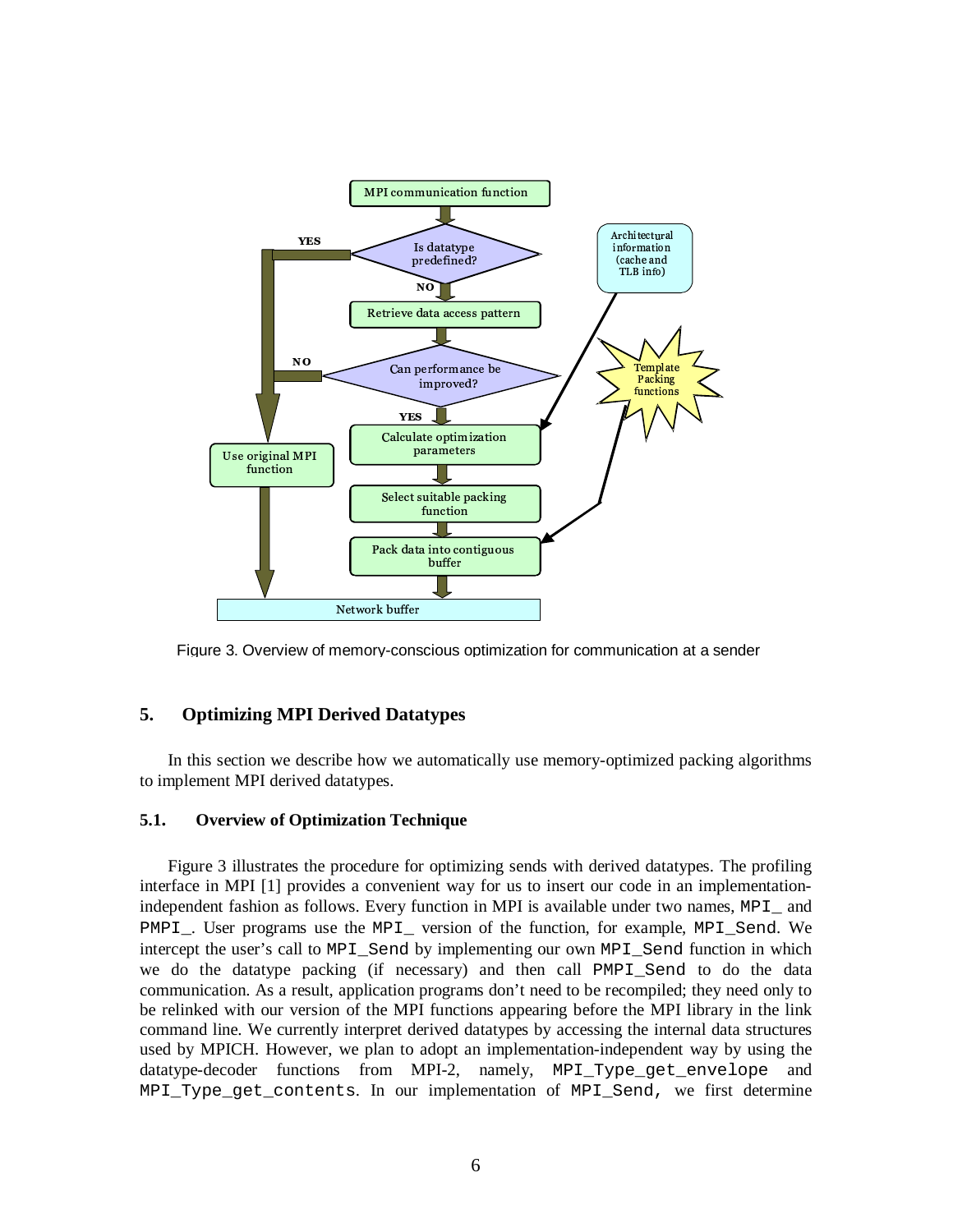whether the datatype passed is a basic (predefined) datatype or a derived datatype. If it is a basic datatype, we simply call PMPI\_Send as no packing is needed. For a derived datatype, we first determine whether any performance improvement is possible for the access pattern represented by the datatype as described below.

#### **5.2 Is Performance Improvement Possible?**

Memory performance degrades significantly when the program cannot reuse the data already loaded in various levels of the memory hierarchy. We observe in Figure 2 that the data-packing overhead  $(l_p)$  increases after data size 2 MB. Cache reuse degrades when the number of cache lines required to be loaded for the working set of data is more than the available number of cache lines. Reuse of the Translation Look-aside Buffer (TLB) degrades when the number of page entries required is more than the number of entries the TLB can hold. The TLB typically contains a small number of entries (128 on the Origin2000), which result in more misses when the number of pages required is higher than this number. Therefore, to determine whether any performance improvement is possible, we use the metric of determining whether there will be any TLB misses for a naïve (unoptimized) data-packing algorithm for the given data size. For this purpose, we need to know the number of page entries that will be required to be loaded into the TLB. For a noncontiguous access with fixed block size and fixed stride, this number can be determined as follows.

Let *W* be the size in bytes of each contiguous block, *S* be the stride in bytes between the start of two consecutive contiguous blocks of data, *n* be the number of references to contiguous blocks of data in the innermost loop,  $P_s$  be the page size in bytes, and  $T_p$  be the maximum number of entries the TLB can hold. If  $P_s \geq S$ , each page contains  $\lfloor \frac{I_s}{S} \rfloor$  referent  $\frac{P_s}{r}$  references. The number of pages required  $R_p$  can be calculated as follows:

$$
R_p = \frac{n}{\lfloor \frac{P_s}{S} \rfloor} \text{ if } P_s \ge S \text{ , and } R_p = n \left\lceil \frac{W}{P_s} \right\rceil \text{ if } P_s < S \text{ .}
$$

If  $R_p < T_p$ , the entire data to be accessed, including the stride, can be mapped by TLB; that is, there are no TLB misses. In this case, we assume that no performance optimization is possible, and we simply call PMPI\_Send. But if  $R_p \geq T_p$  and if the access pattern represented by the datatype includes out-of-order accesses, some of the pages mapped would be replaced before they are completely used. In this case, we use our optimized packing algorithm that uses cache blocking to ensure better reuse of mapped pages.

#### **5.3 Choosing a Block Size**

After determining that performance improvement is achievable, performance-optimization parameters (such as block size for cache blocking) are calculated. Lam et al. [7] have shown that the block size has a significant effect on blocking algorithms. Choosing the optimal block size, however, is difficult. Temam et al. [15] propose an analytical approach to calculate block size by taking into consideration all three types of cache misses: compulsory, capacity, and conflict misses. This method has significant overhead in estimating the parameters accurately.

Instead of trying to find the optimal block size, we simply aim to choose a block size that avoids the worst performance. Specifically, because of the high cost of TLB misses [16] and the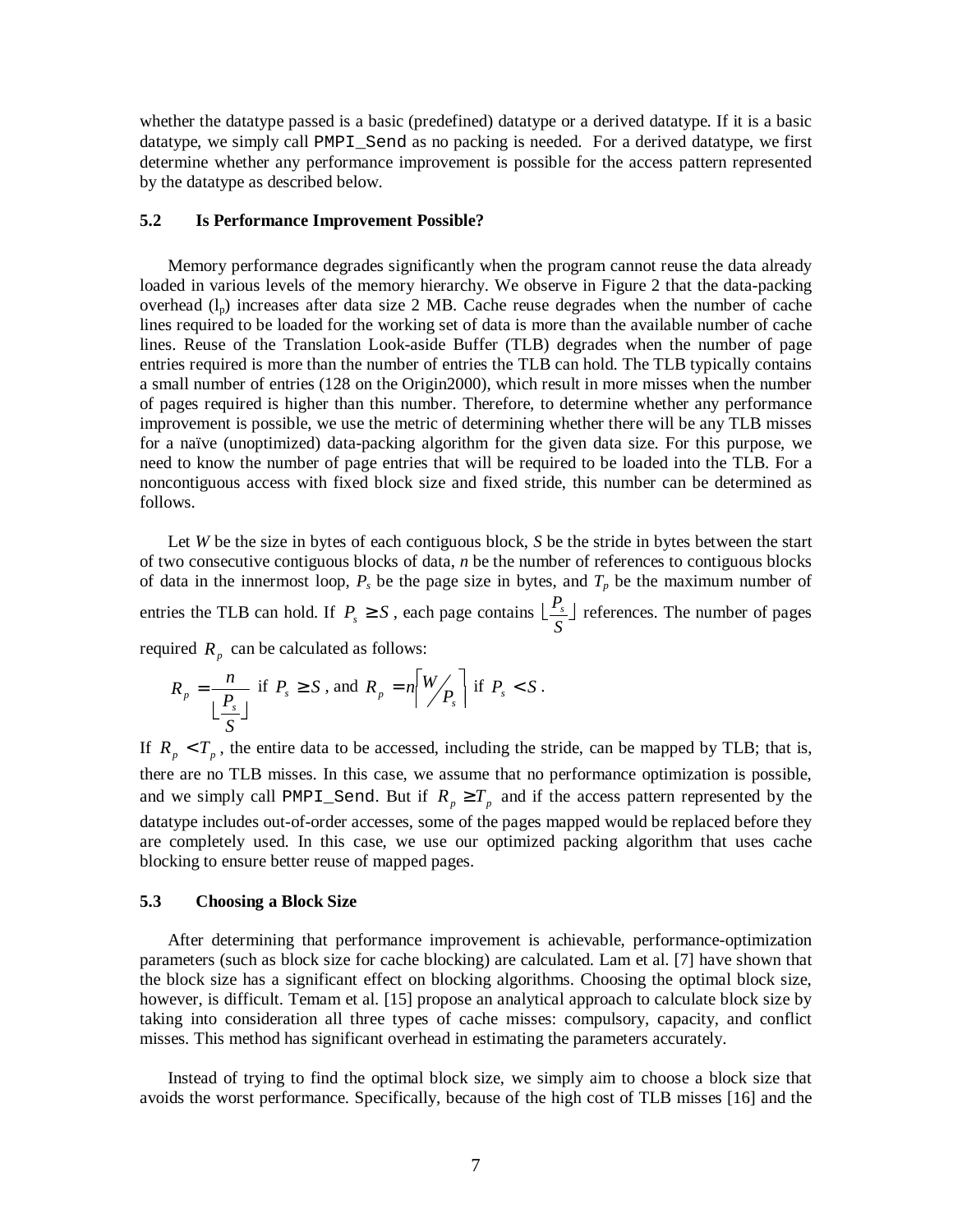relatively small size of the TLB, we decided to choose a block size that minimizes TLB misses. In our implementation, we choose a block size that accommodates TLB mapping, noncontiguous array accesses, and the other variables in the program. We use half the TLB entries  $(T_p / 2)$  to map the block and the other half to accommodate the contiguous buffer and other loop variables. In other words, we use a block size that will consume half the entries in the TLB. We determine the TLB size for a given system by running a microbenchmark developed by Saavedra et al. [17]. The page size is determined by using the system command getpagesize.

## **5.4 Choosing a Packing Function**

Based on the data-access pattern represented by a datatype, we choose a predefined packing function and plug in the memory-optimization parameters. To select a function, we classify access patterns into combinations defined by contiguous or noncontiguous accesses with fixed or variable block sizes and fixed or variable strides. For each of these combinations we use a predetermined packing function with architecture-dependent parameters. The data is packed into a contiguous buffer with the selected packing function, and we then call PMPI\_Send with the contiguous buffer. Figure 4 shows the current implementation of MPI\_Send in MPICH, and Figure 5 shows our implementation with the packing optimizations.

```
MPI Send (data, datatype, dest)
{
      if (datatype is basic datatype)
      {
            Send (data) to the network buffer.
      }
      else (datatype is derived datatype)
      {
            /* MPI_Pack () cost is staggeringly high for large
                data sets and powers-of-2 dimension arrays */
            MPI Pack (data, datatype, buffer);
            Send (buffer) to the network buffer.
      }
}
              Figure 4. Current implementation of MPI_Send in MPICH
```
### **6. Performance Evaluation**

This section presents performance results for the matrix-transpose example. We compare the performance of three cases: original MPICH with derived datatypes, original MPICH with manual (unoptimized) packing by the user (no derived datatypes), and derived datatypes with our optimized packing algorithm. To describe the transpose operation with a derived datatype, we use a datatype that is a vector of vectors (vectors of columns in an array). We use a ping-pong operation to measure performance. A process sends a message with a derived datatype representing the transpose, and the destination process receives it contiguously. The destination process then sends back the data with the same derived datatype to the first process, which receives it contiguously. The time is measured at the first process and halved to find the communication cost for one complete data transfer. We run a few iterations of the program and find the minimum time.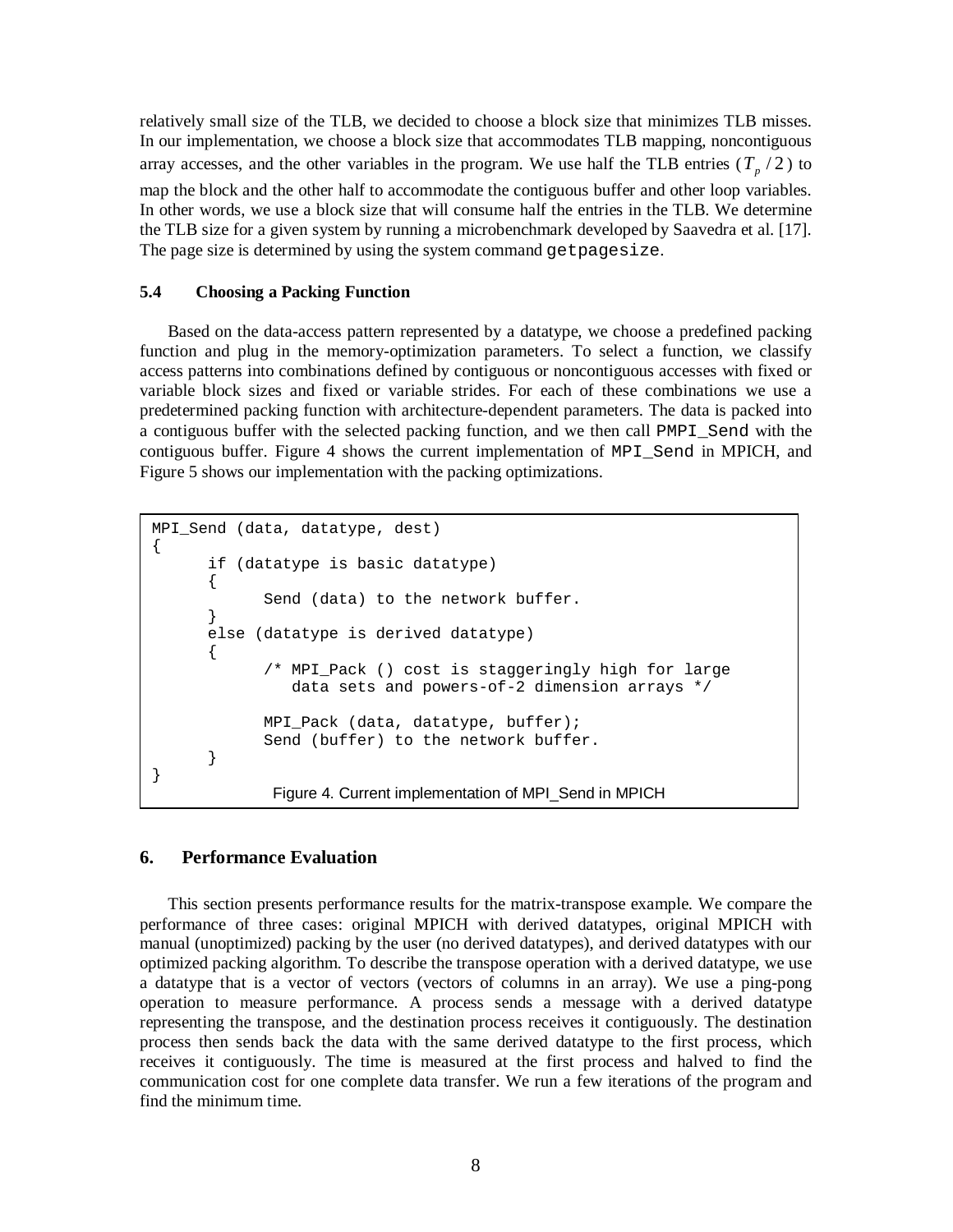```
MPI_Send (data, datatype, dest)
{
       if (datatype is basic datatype)
       {
              PMPI_Send (data, datatype, source, dest);
       }
       else (datatype is derived datatpe)
       {
             packing_algorithm = Select_best_packing_algorithm (data,
             datatype);
             pack (packing_algorithm, data, datatype, buffer) ;
             PMPI_Send (data, datatype, dest);
       }
}
Select best packing algorithm (data, datatype)
{
       if (data fits into cache/TLB)
       {
             packing_algorithm = PMPI_Pack (data, datatype);
       }
       else
       {
              calculate_optimization_params (datatype, system_info, &params);
              choose_packing_algorithm (params, data, datatype,
              &packing_algorithm);
       }
       return (packing_algorithm);
}
pack (packing_algorithm, data, datatype, buffer)
{
       if (packing_algorithm == PMPI_Pack)
       {
             PMPI_Pack (data, datatype, buffer);
       }
       else
       {
              /* Here come the template implementations for various
                 data-access patterns with optimized parameters */
       }
}
               Figure 5. Memory-conscious implementation of MPI_Send
```
In the optimized packing algorithm, cache blocking is used only if the number of pages required to be loaded in the TLB is more than the available TLB entries. For the MIPS R10000 processor on the Origin2000, the number of TLB entries is 128, and the page size is 16 KB. For matrix transpose, the number of pages required is more than the available TLB entries for arrays of size larger than 512\*512 double-precision numbers (data size is 2 MB).

Figure 6 shows the performance of the three cases in terms of the number of clock cycles per memory reference. For small data sizes, where we do not use cache blocking, the performance of the three methods is almost the same. But once the data size is 8 MB or larger, where cache blocking comes into effect, our optimized implementation significantly outperforms both original MPICH and manual packing, and the performance improvement is greater as the data size increases.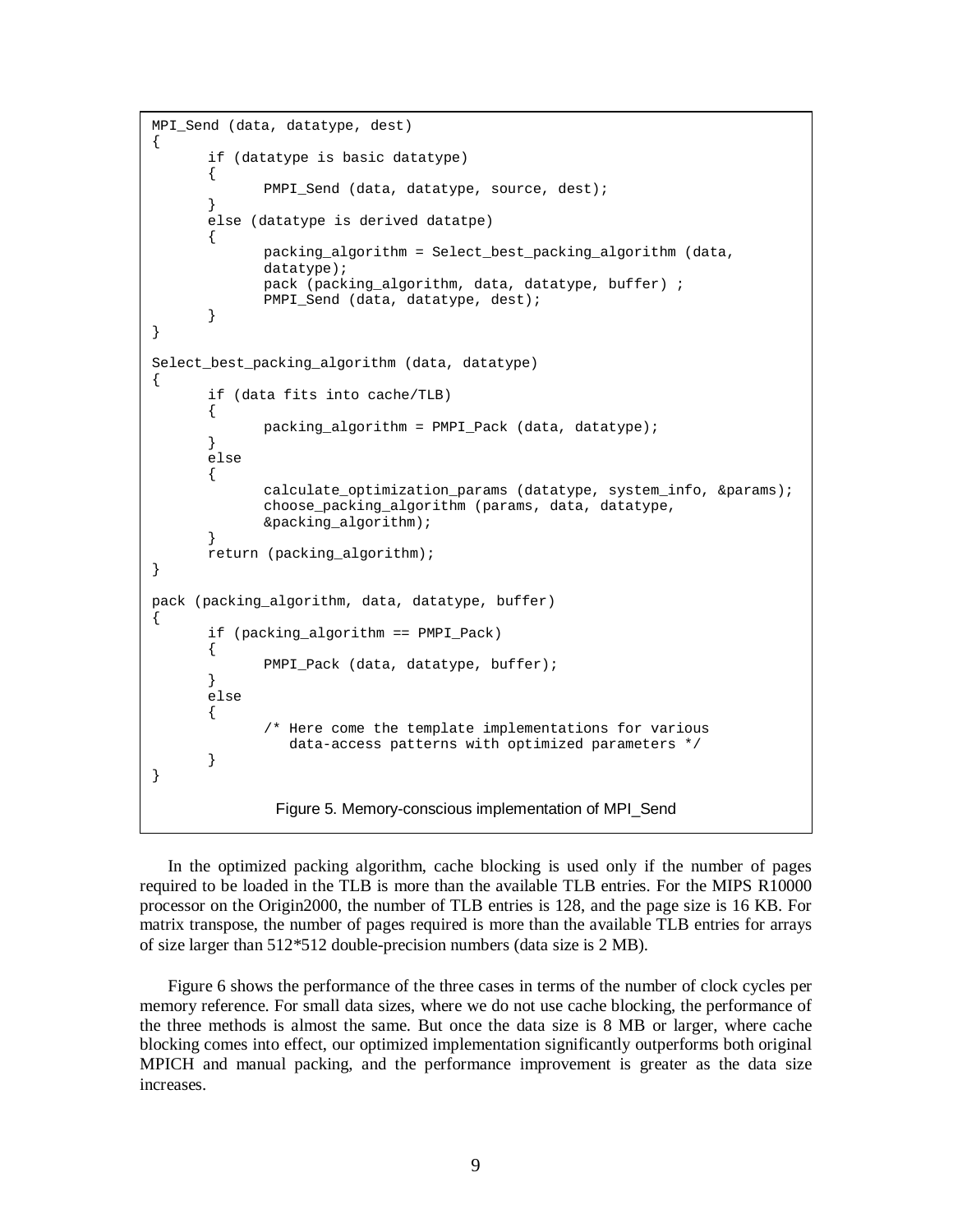

Figure 6. Performance improvement with optimized implementation of derived datatypes

Figure 7 shows the overall communication bandwidth achieved for the same example with original MPICH and the memory-optimized version. For higher data sizes, the bandwidth achieved by original MPICH decreases considerably, whereas the bandwidth with the memoryoptimized version decreases only slightly and is as much as 85% higher than the original MPICH bandwidth.



Figure 7. Bandwidth improvement with the optimized implementation

To see how memory-optimized packing performs compared with derived datatypes in a vendor MPI implementation, we ran some experiments on the IBM SP at the San Diego Supercomputer Center. We used IBM's MPI to run three versions of the matrix-transpose program: derived datatypes, manual unoptimized packing, and manual memory-optimized packing. The results are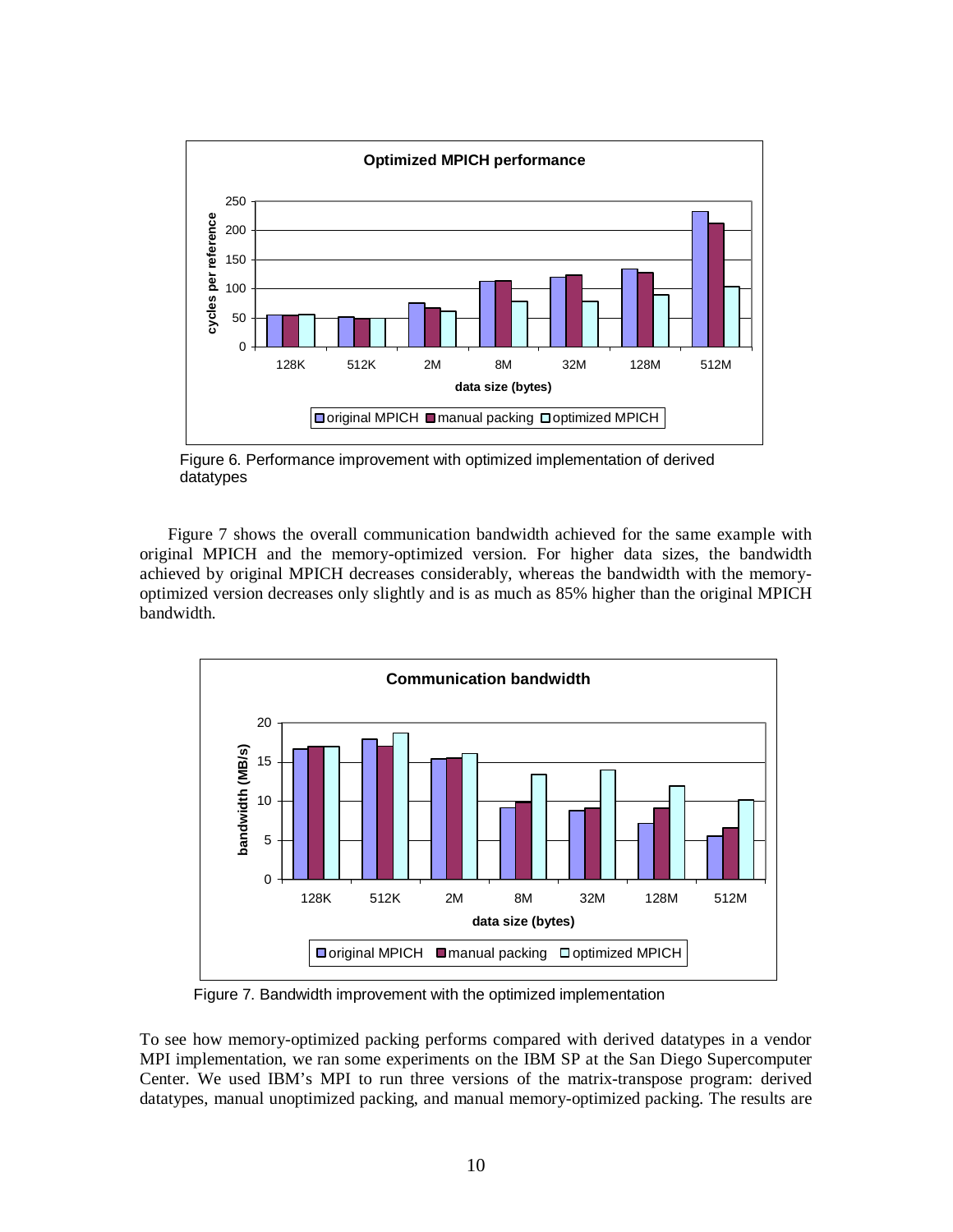shown in Figure 8. For large data sizes, the program that uses manual memory-optimized packing takes significantly lower time than both the derived-datatypes version and the one with manual unoptimized packing. These results demonstrate that vendor MPI implementations also stand to gain by using memory-optimized packing.



Figure 8. Performance of matrix transpose with IBM's MPI

## **7. Conclusions and Future Work**

We have described a technique for improving the performance of MPI derived datatypes by using packing algorithms that are optimized for advanced hierarchical memory systems on modern machines. The optimized algorithms are selected automatically in the implementation of derived datatypes. The algorithms are parameterized with various architecture-specific parameters (for example, block size and TLB size), which are determined separately for different systems. By using these optimized algorithms, we obtained significantly higher performance than both the MPI implementation and manual packing by the user. This result is significant because it will improve the communication performance of many applications that perform noncontiguous communication.

We plan to extend this work in a number of areas. We will extend the optimizations to include loop optimizations, such as loop interchange and loop unrolling, as well as specific optimizations to reduce L1 and L2 cache misses. We will incorporate this datatype-optimization scheme in MPICH2, which is an all-new implementation of MPI that will eventually replace MPICH-1. MPICH2 uses more efficient data structures and a stack-based method for implementing derived datatypes, compared with the recursive-function-call approach used in MPICH-1. The new scheme is an extension of the work described in [4]. We believe that the new stack-based data structures combined with the memory-optimized data packing described in this paper will result in a very high performance implementation of derived datatypes.

We also plan to study the performance on other systems and with other applications, such as FFT, unstructured mesh codes, 3D nearest-neighbor communication, and array redistribution.